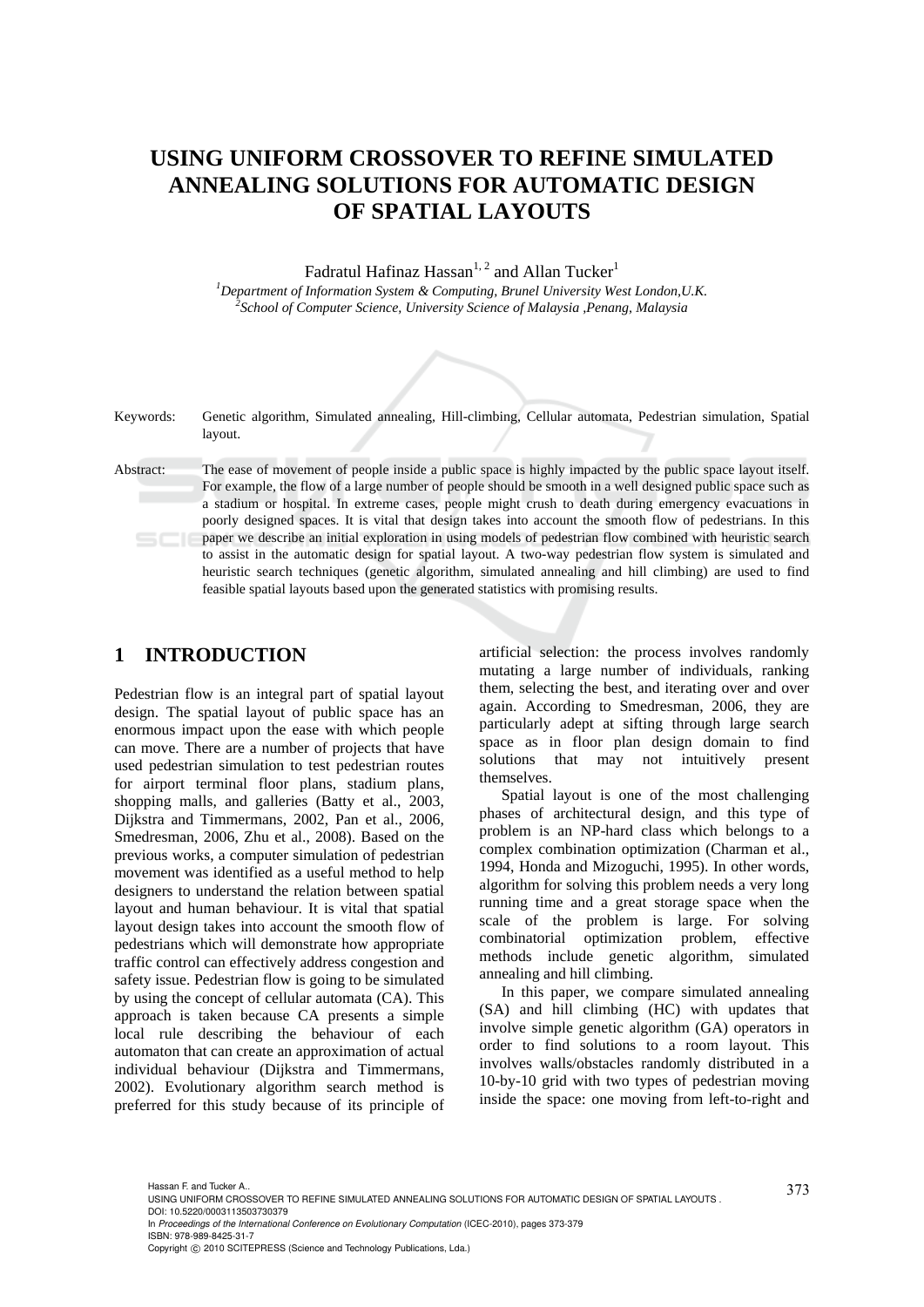another one moving right-to-left based upon the cellular automata model of Yue et al., 2007. The aim of the experiments is to compare and understand how fast and effective the algorithms can generate (not simply refine as in Smedresman, 2006) automatic solutions to the spatial layout problem by using statistics generated from cellular automata pedestrian simulations.

## **2 METHODOLOGY**

The experiments involve applying simulated annealing (SA), hill climbing (HC) and a form of repeated SA that is updated with genetic algorithm (GA) operator (SA-GAO) to solve the spatial layout problem. It is not feasible to have a full GA implementation due to the very complex fitness function involving several pedestrian simulations. The methods analysed in this paper have been run using a pedestrian movement model developed by Yue et al., 2007. They proposed two pedestrian movement models on a square lattice for small system based on cellular automata (CA), i.e. twoway pedestrian flow and four-way pedestrian flow. They introduced a technique to simplify tactically the process into the interaction of four dynamic parameters, which can reflect the pedestrian judgment on the surrounding conditions and decide the pedestrian's choice of action such as moving ahead, stopping to wait, position exchange, lane switching, back stepping, etc. In this paper, the twoway pedestrian flow system is simulated and studied using the Dynamic Parameters Model from Yue et al., 2007 to consider direction split and pedestrians' walking preference.

In this model, pedestrian choose to wait or move according to the corresponding transition payoff based on four parameters:

 *Direction-parameter* indicates the cell's degree of approximation to the pedestrian destination;

 *Empty-parameter* indicates whether the cell is occupied or empty;

 *Forward-parameter* describes the proportion of empty cells in the field ahead of his or her target position;

 *Category-parameter* describes the proportion of the number of empty cells and pedestrians homogenous with the subject in his or her direction of destination in the field around his or her target position.

### **2.1 Hill Climb and Simulated Annealing**

The pseudocode for our implementation of this approach is listed in Figure 1.

| Input: Number of iterations, iteration,<br>and a random starting layout, startrep,                   |  |  |  |  |
|------------------------------------------------------------------------------------------------------|--|--|--|--|
| starting temperature, temperature                                                                    |  |  |  |  |
| oldrep = startrep;                                                                                   |  |  |  |  |
| Apply 10 pedestrian simulations to<br>generate statistics, stats                                     |  |  |  |  |
| $fit = fitness(stats)$                                                                               |  |  |  |  |
| $bestfit = fit$                                                                                      |  |  |  |  |
| for $loop = 1$ : iteration                                                                           |  |  |  |  |
| rep=oldrep;                                                                                          |  |  |  |  |
| PUBLICA'                                                                                             |  |  |  |  |
| Apply move operator to rep                                                                           |  |  |  |  |
| Apply 10 pedestrian simulations to<br>stats                                                          |  |  |  |  |
| $newfit = fitness(stats);$                                                                           |  |  |  |  |
| $dscore = newfit-fit$                                                                                |  |  |  |  |
| $if (bestfit < newfit)$ OR<br>$(\,\mathrm{rand}\,(\,0\,,1\,)$ $\,$ $<\!e^{(dscore/temperature)}$ $)$ |  |  |  |  |
| $bestfit = newfit$                                                                                   |  |  |  |  |
| oldrep = rep;                                                                                        |  |  |  |  |
| else                                                                                                 |  |  |  |  |
| rep = oldrep;                                                                                        |  |  |  |  |
| end if                                                                                               |  |  |  |  |
| temperature = temperature*0.9                                                                        |  |  |  |  |
| end for                                                                                              |  |  |  |  |
| Output: rep                                                                                          |  |  |  |  |
|                                                                                                      |  |  |  |  |

Figure 1: Pseudo-code for the Hill Climb and Simulated Annealing.

In order to set this as a HC, the starting temperature is set to zero. Note that the fitness here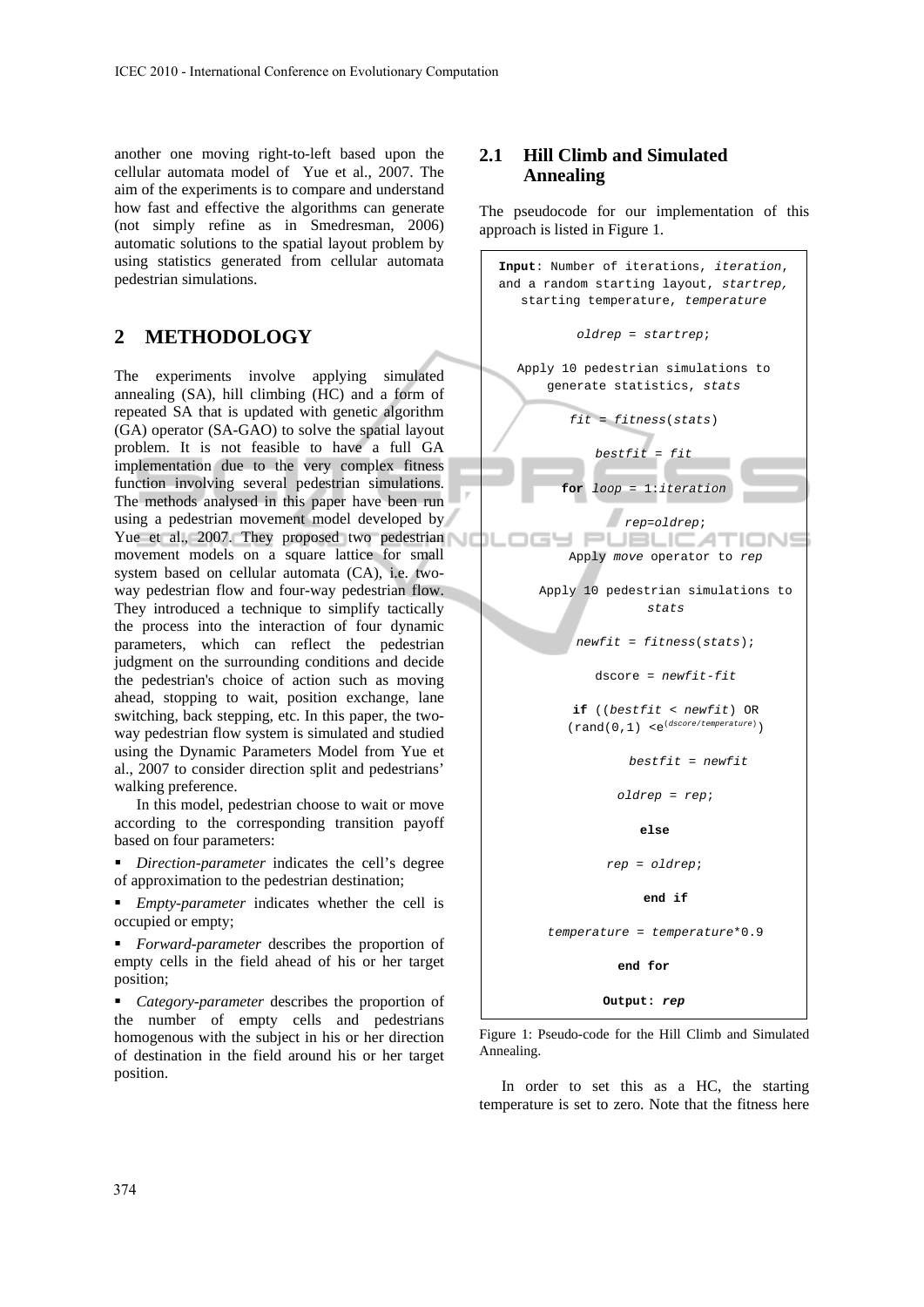uses the statistics generated from 10 repeated runs of the CA pedestrian simulation. This is done to ensure that one simulation does not result in a 'lucky' fitness score for one layout based upon the starting positions of the pedestrians.

### **2.2 Move Operator**

The move operator, shown in Figure 2, takes into account the size of the simulation grid and randomly moves one object a fraction of this distance (determined by the parameter *changedegree*). The result of the move is then checked to see if the new coordinates are within the bounds of the grid and do not result in the object overlapping with others. The operator is defined fully in Figure 2, where *unidrnd(min,max)* is a uniform discrete random number generator with limits of *min* and *max.* 

```
Input: Size of simulation grid, W, size 
of object, sizobj, current x-coordinate, 
 oldx, current y-coordinate, oldy
                                           INOLD
 Set the degree of change to make based 
   upon a fraction of the grid size: 
           changedegree=W/2; 
 Choose a random object in the grid, i
     [oldx,oldy] = current x and y 
        coordinates of object i
   xchange = unidrnd(-changedegree/2, 
            changedegree/2) 
   ychange = unidrnd(-changedegree/2, 
            changedegree/2) 
if ( (oldy+ychange) and (oldx + xchange) 
 is within grid boundary AND new object 
position does not overlap another object 
      taking into account sizobj) 
              newx=oldx+xchange;
```
*newy*=*oldy*+*ychange*;

**end if** 

Move object *i* to position [*newx, newy*]

**Output:** *newx, newy*

Figure 2: Pseudo-code for Move Operator.

#### **2.3 Fitness Function**

The fitness function is calculated based on the statistics that are generated using the pedestrian simulation. The statistics take the form of a 3x3 matrix, *leftstats*, representing the sum of decisions for left-moving pedestrians and a similar decision matrix for right-moving pedestrians, *rightstats*. Therefore, the middle cell in each grid represents how many times the pedestrians decided to stay in the same cell as last time. As we wish to encourage free flow we wish to increase the fitness for layouts that results in many cases of left moving pedestrians moving left and right moving pedestrians moving right, whilst penalising the fitness of any decisions where the left-moving pedestrians move right and vice-versa. For example, consider the two *stats* matrices for left and right pedestrians. It is clear that the *leftstats* reflect a 'good' result as the pedestrians have generally moved in the desired direction more often whereas for *rightstats* this is not the case.

|  | leftstats |  | rightstats |  |
|--|-----------|--|------------|--|

Figure 3: Left and Right statistics – describe as 3x3 matrix.

In general, we wish to maximise the first column in *leftstats* and the third column in *rightstats* whilst minimising the other statistics (shaded in the example, Figure 3). Therefore, we use the following fitness function:

*rightfitness* = sum (*rightstats(3,1:3))-sum(rightstats(1,1:3)* 

 $leftiness = sum (leftstats(1,1:3)) - sum(leftstats(3,1:3))$ 

*fitness* = *rightfitness + leftfitness* 

Higher fitnesses should reflect simulations whereby pedestrians have moved in the direction that they wish more often.

### **2.4 SA Genetic Algorithm Operators**

We extend our work by using GA-style operators. A full GA implementation is not feasible due to the very complex fitness function involving several pedestrian simulations. Therefore, we extend our work by using GA-style operators on the results of multiple starts of SA. The initial 'parents' are selected from the best (selection are made based on more consistent fitnesses value with a good final layout which is 9.000 or above) solutions generated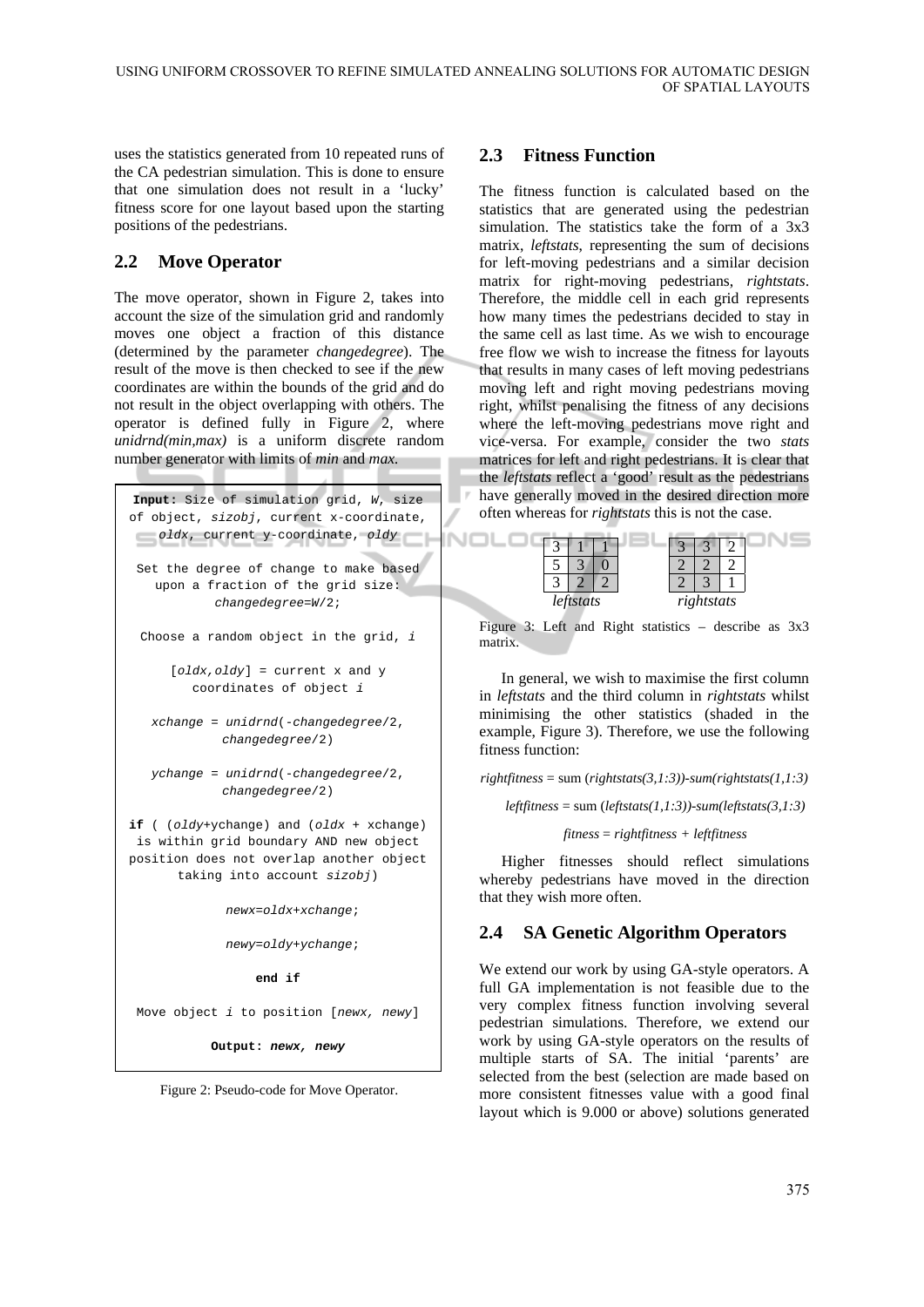from a number of SA experiments. We experimented with different style of combination for two 'parents' that more or less act like uniform crossover. In the crossover operation, two new children are formed by exchanging the genetic information between two 'parent' chromosomes. Multipoint crossover defines crossover points as places between loci where an individual can be split. Uniform crossover generalizes this scheme to make every locus a potential crossover point. A crossover mask, the same length as the individual structure is created at random and the parity of the bits in the mask indicate which parent will supply the offspring with which bits.

Consider the following two parents with 10 binary variables each:

> Parent1 1 1 1 1 1 1 1 1 1 1 Parent2 2 2 2 2 2 2 2 2 2

For each variable, the parent who contributes its variable to the children is chosen randomly with equal probability. Here, children 1 is produced by taking the bit from parent 1 if the corresponding mask bit is 1 or the bit from parent 2 if the corresponding mask bit is 2. Children 2 is created using the inverse of the mask, usually.

Mapping 1 2 1 1 2 2 2 1 1 2

After crossover the new individuals are created:

| Children1             | 1211222112 |
|-----------------------|------------|
| Children <sub>2</sub> | 2122111221 |

#### **3 RESULTS**

The experiments involved running HC, SA and SA-GAO on the problem of trying to arrange 10 predefined objects in a 10x10 grid with 5 'left' pedestrians and 5 'right' pedestrians. Each algorithm was run 10 times and the learning curves were inspected. The final fitnesses and quality of the layouts were then investigated. Finally, some inspection of sample simulations on the final layouts was carried out to look for interesting characteristics.

#### **3.1 Summary Statistics**

Table 1: Summary statistics of final fitness.

| Method          | Min.  | Max.  | Mean  | Std. Dev. |
|-----------------|-------|-------|-------|-----------|
| SA <sub>1</sub> | 3.846 | 9.790 | 7.615 | 1.854     |
| SA <sub>2</sub> | 4.786 | 9.938 | 8.085 | 1.477     |
| HС              | 6.992 | 9.276 | 8.586 | 0.724     |

Table 1 shows the minimum, maximum and mean values for the final fitness of each algorithm over ten experiments, where SA1 represent SA with initial temperature of 1.0 and SA2 represents a temperature of 0.2. The statistical values of HC show the robustness of the solutions with the standard deviation of 0.724. The standard deviation is relatively low, which indicates that HC is among the most consistent approach in finding a good solution (the mean is also higher). However, the maximum value is less than SA2 indicating that the SA can sometimes escape some of the local optima.



Figure 4: Distribution of Final Fitness for each Search Method.

Figure 4 shows the final fitness distribution for each search method. From Table 1 and this figure, it is clear that the distribution of the fitnesess for the SA algorithms for both temperatures is spread more than for the HC. SA is sometimes empirically better at avoiding local minima than hill-climbing though HC is the most consistent approach based on Table 1.



Figure 5: Max, Min and Mean learning curves for SA  $temperature = 1.0.$ 



Figure 6: Max, Min and Mean learning curves for SA  $temperature = 0.2$ .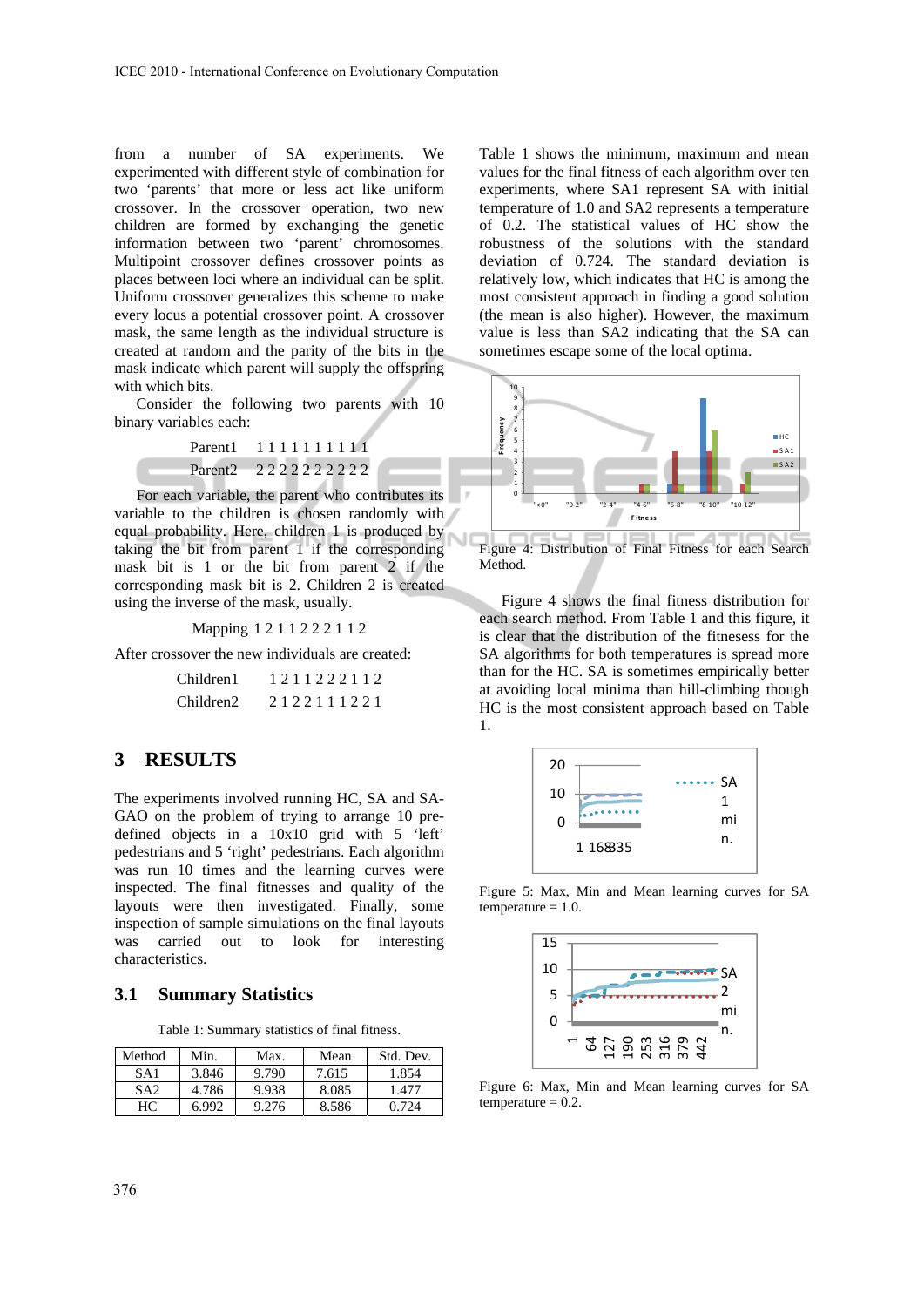-INC

The graphs in Figures 5 and 6 show the best, worst and mean learning curves for the SA algorithm over 10 reruns with two initial starting temperatures. The total iteration for every learning curve is 500 iterations. These curves characterise the typical SA with noisy search at high temperatures in the early phases followed by smoother learning in the later stages. It seems the higher starting temperatures result in more diverse final fitnesses. This could be due to the fact that the fitness landscape is very noisy and difficult to negotiate, resulting in many local optima.



Figure 7: Max, Min and Mean learning curves for HC. SCIENCE *A*ND TECK

However, the HC curves in Figure 7 show far less variations in final fitness that is surprising. Despite the mean final fitness of HC being better than SA, it is clear that the SA does indeed escape sub-optimal local peaks in the fitness on some occasions with the maximum final fitness being higher than HC**.** Clearly this is likely to be due to HC techniques exploiting the best available solution for possible improvement but neglecting exploring a large portion of the search space (Michalewicz & Fogel, 2000). Additionally, the higher starting temperature for SA seems to result in better solutions but at the expense of greater variance in the final fitness.

We then expanded our work to SA-GAO. Four different mappings were run and each was run 10 times. Seven 'parents' were selected from the consistent resulting solutions of previous SA experiments where each of their fitness values is 9.000 or above. The highest 'parent' fitness is 10.048 as shows in Table 2.

Table 2: Selected 'parents' and their fitness value for SA-GAO experiments.

| Parents             | Fitness |
|---------------------|---------|
| Parent1             | 9.382   |
| Parent <sub>2</sub> | 10.048  |
| Parent <sub>3</sub> | 9.010   |
| Parent <sub>4</sub> | 9.124   |
| Parent <sub>5</sub> | 9.780   |
| Parent <sub>6</sub> | 9.438   |
| Parent7             | 9.414   |

| Table 3: 'Children' with highest fitness values generated |  |  |
|-----------------------------------------------------------|--|--|
| from SA-GAO of four different combinations.               |  |  |

| Mapping    | Max. Fitness |
|------------|--------------|
| 1122211222 | 10.434       |
| 1112221112 | 10.460       |
| 1112111211 | 10.398       |
| 1212121212 | 9.672        |

Table 3 shows different mappings of uniform crossover and the highest fitness value of the children for each combination. The fitnesses of the 'children' scored better compared to the 'parents' highest fitness value. This implies that recombining the best of the SA solutions can indeed improve the overall layout without having to implement a full GA which would not be feasible for such an expensive fitness function.

Table 4: 'Children' with highest fitness values generated from SA-GAO of one hundred random combinations.

| Mapping    | Max. Fitness   |
|------------|----------------|
| 2122112111 | 9.642          |
| 2212221212 | Child1: 9.714. |
|            | Child2: 9.476  |
| 1211122122 | 9.178          |
| 2121221121 | 9.846          |
| 2121122212 | 9.322          |
| 2221121212 | 9.092          |
| 2212211112 | 9.656          |
| 2122112111 | 9.466          |
| 1121111221 | 9.046          |
| 2122211111 | 9.200          |
| 2122222111 | 9.378          |
| 1222211122 | 9.112          |

We next tried to experiment with one hundred random combination of mappings. The highest fitness of the children is 9.846 as shown in Table 4 generated from '2121221121' mapping. Note that mapping '2212221212' generates both 'child1' and 'child2' with good fitness (higher than 9.000). This result shows that it may be necessary to run quite a large number of recombination of parents to ensure improved fitness. It may also imply that further mutations are required to fine-tune these new solutions.

#### **3.2 Exploring the Final Layouts**

We now explore some of the characteristics of the final layouts discovered by the algorithms. The blue/down arrows in figure 8 (a)-(e) represent the final positions of wall layout; 500 iterations using SA, HC and SA-GAO algorithm. Meanwhile, the black and pink arrows represented left and right pedestrians moving in each ways. From Figure 8 (a)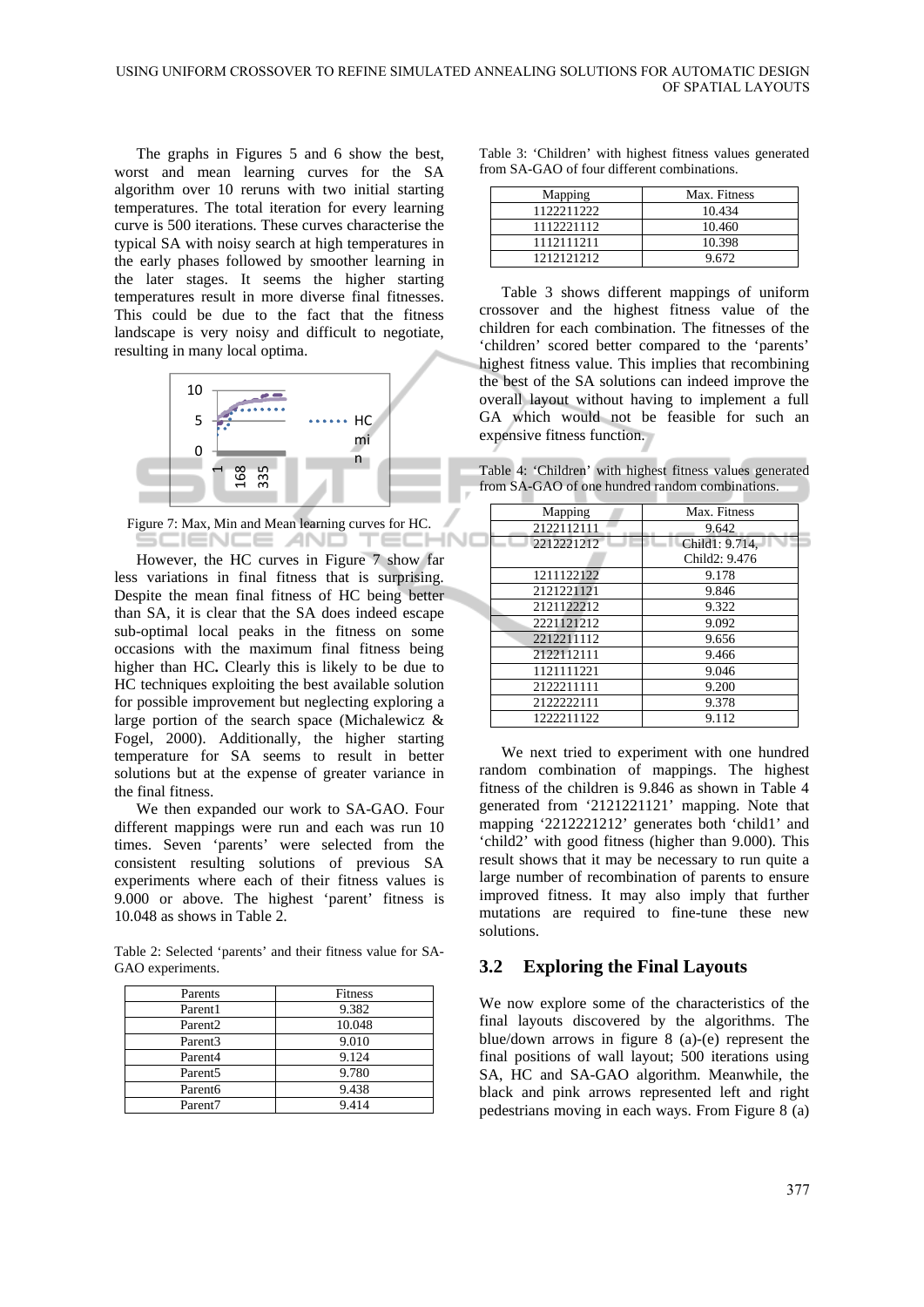and (b), we can see clearly that the bad layouts are generated from the series of lowest fitness. The higher the fitness, the better the layout as in Figure 8 (c), (d) and (e). Notice in 8 (a) (the lowest fitness for SA with starting temperature of 0.2) the large wall created by the objects on the right were blocking any left-right movement. It may be that more complex operators are required to escape from this point. The lowest scoring HC in Figure 8 (b) features a long wide corridor in the centre which results in an

"almost dead end" at the left. Notice the completed "corridor" in Figure 8 (c) from left to right with a width of 1 cell allowing free flow of both left and right pedestrians. Also note the alternative routes. Figure 8 (d) shows the highest scoring layout of HC with the existence of single cell corridors allowing some free flowing movements. Finally, notice in the Figure 8 (e) for the highest fitness of SA-GAO that there are two "corridors" at the top and bottom of the final layout.



Figure 8: (a)-(e). SA, HC and SA-GAO final layouts.